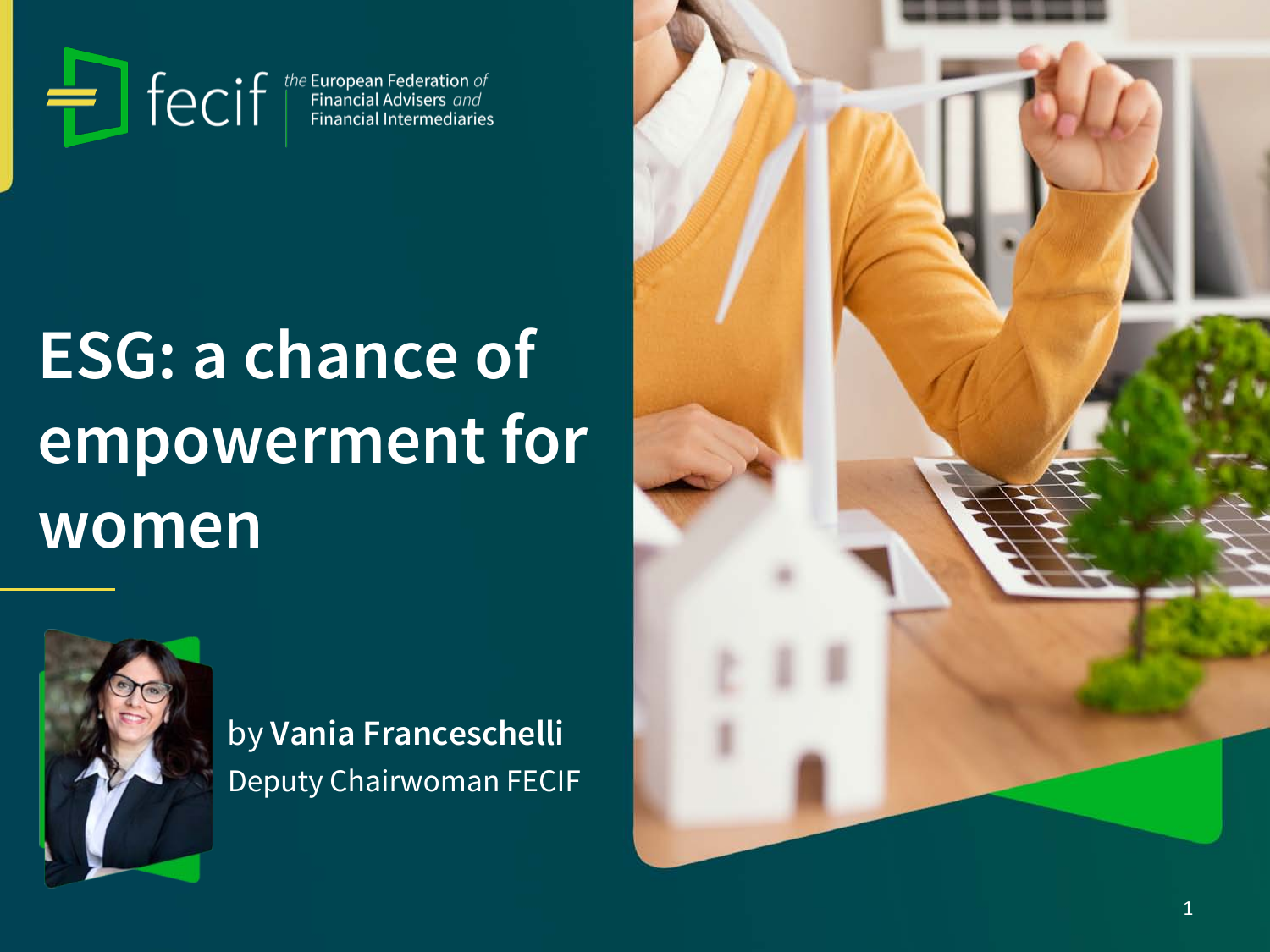

he **European Federation** of Financial Intermediaries

# Women in the financial sector

- Globally, women represented **12% of Chief Financial Officers in large-cap firms** and **34% of CFOs in mid-cap firms** in 2019, according to a report by the US consutlancy firm Oliver Wyman;
- In 2019, women's global representation on **executive committees in major financial services firms was only 20%**, up from just 16% in 2016.
- In 2019, women's global share of **board directors in major financial services firms was only 23%.**

The financial sector has long been dominated by men, with very few women on the frontlines of the fund management industry.

**However, there is one area where women are taking the lead: ESG investing.**





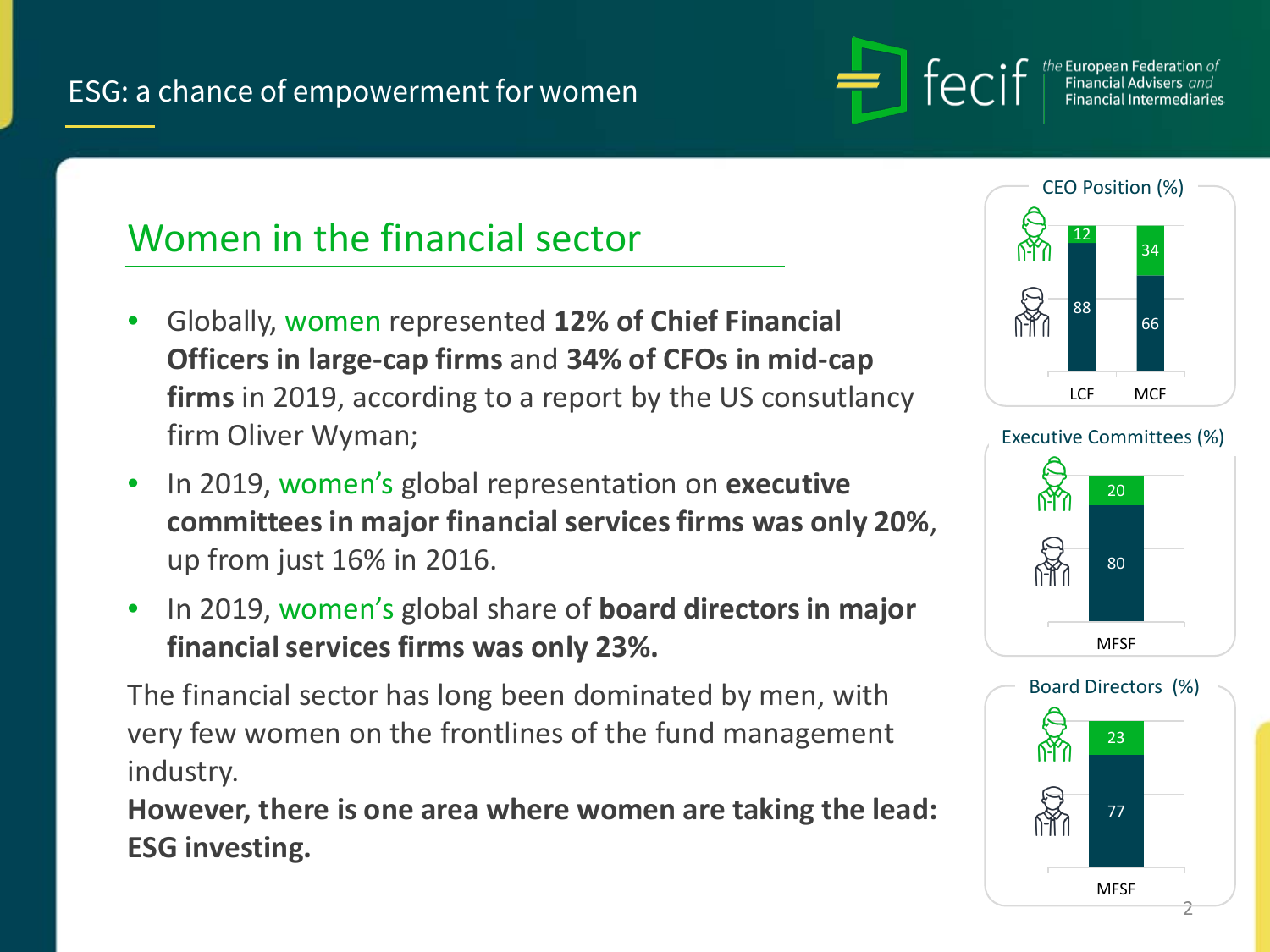### ESG: a chance of empowerment for women



European Federation *of* 

# Rising of ESG investments

- ESG (Environmental, Social, Governance) is booming. In 2020 ESG funds captured \$51.1 billion of net new money from investor, a record and more than double the prior year, according to Morningstar ( [www.morningstar.com](http://www.morningstar.com/) )
- In 2014, only 1% of new capital was allocated in esg investments, while ESG funds (also known as sustainable funds) accounted for about **a fourth of the of the money that flowed into all U.S. stock and bond mutual funds last year.**  Surprisingly, this is a rare area in the finance sector where women are leading.



#### Quarterly European Sustainable Fund Flows (EUR Billion)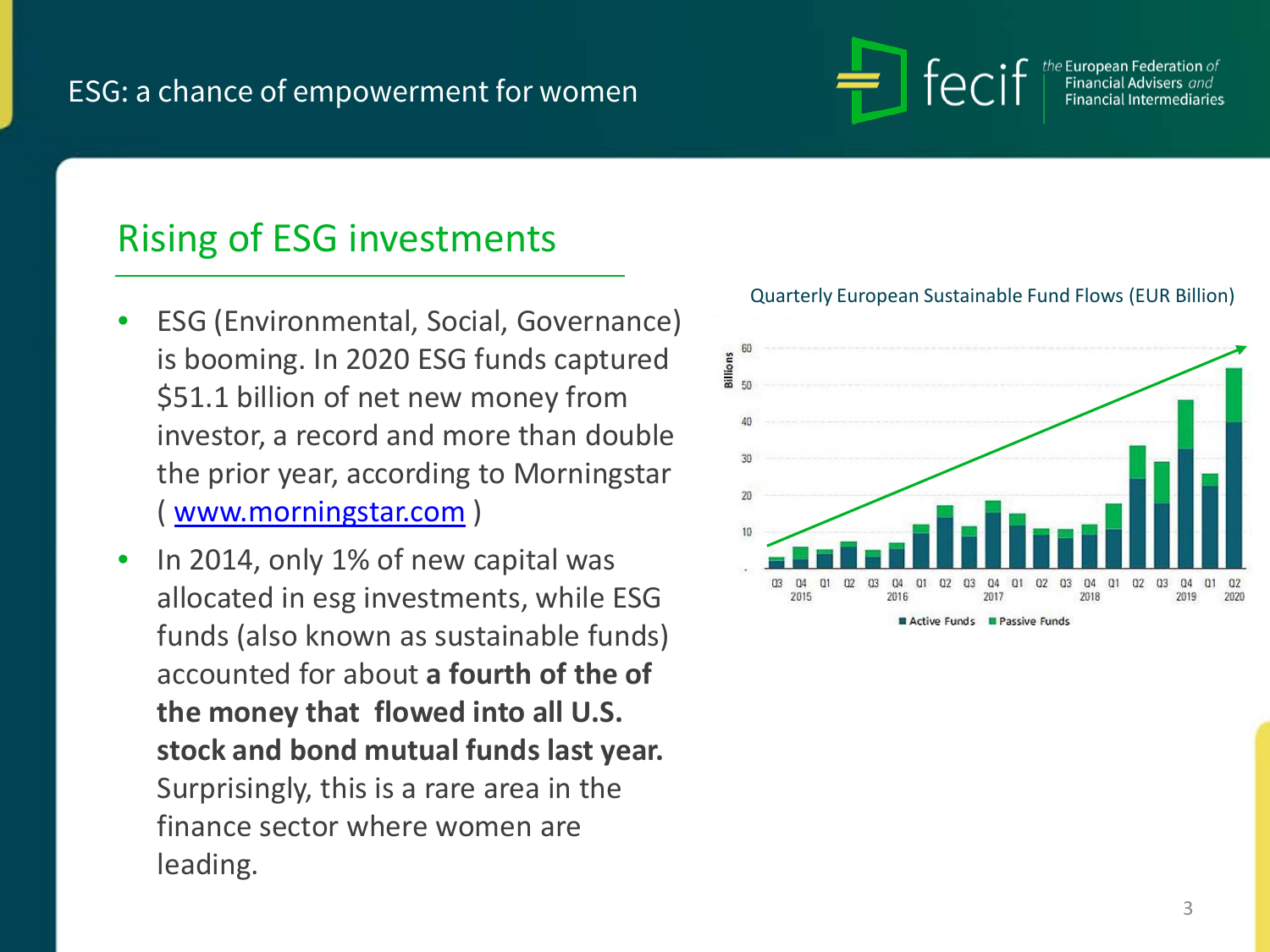

the European Federation of Financial Advisers and Financial Intermediaries

# Women representation in sustainable finance sector

- **Women are proving to be well represented in ESG decision-making roles** and currently lead ESG units at firms such as JPMorgan, Invesco, Bank of America, and Fidelity Investments.
- In the U.K., recruiter Acre Resources reported that over the past five years, 44% of the top ESG jobs were filled by women.
- A study by S&P Global Market Intelligence found that firms with female CFOs are more profitable and have produced superior stock price performance compared to the market average. The research also showed that firms with high gender diversity on their board of directors have been more profitable than firms with minimal gender diversity.

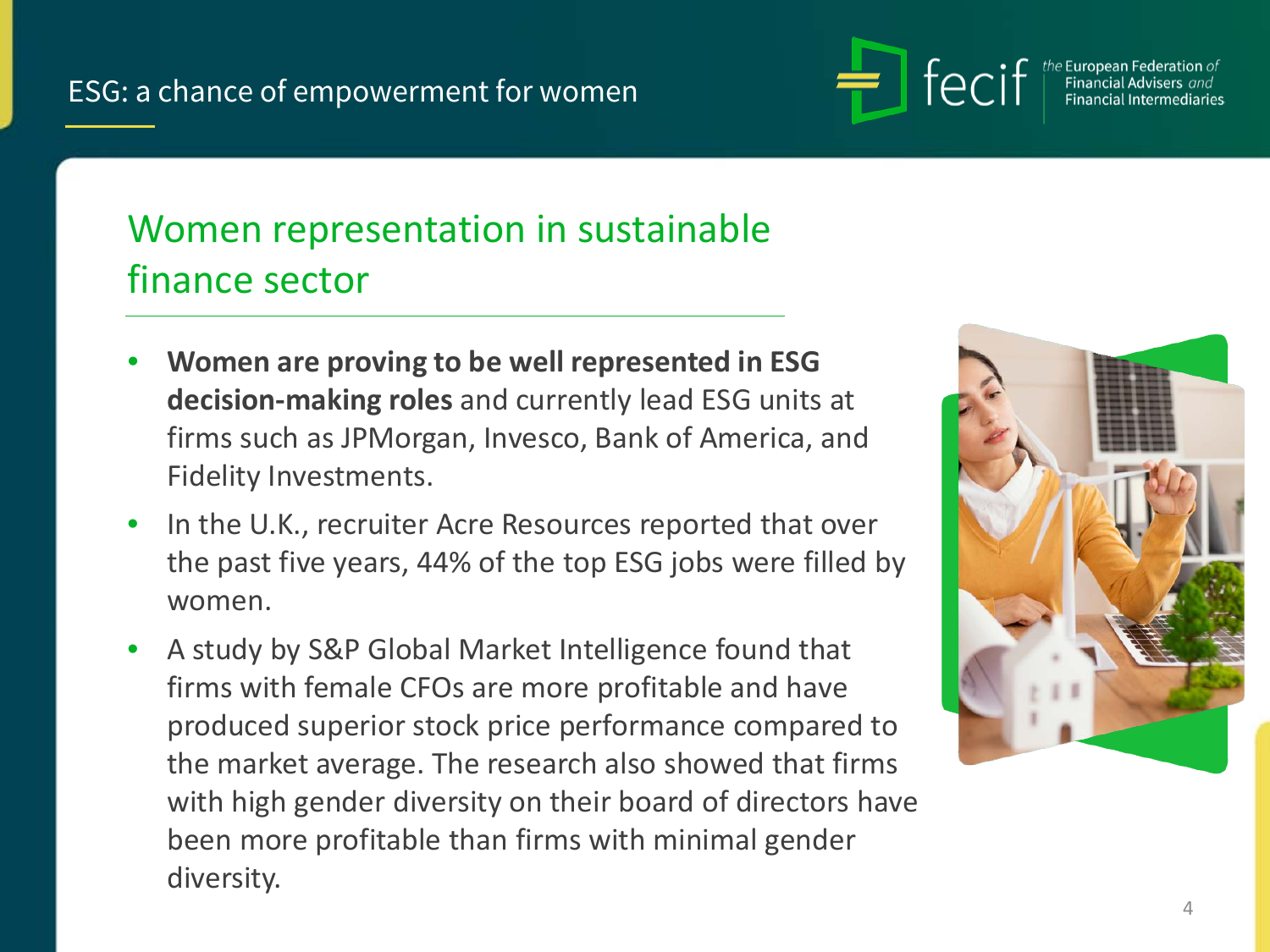### ESG: a chance of empowerment for women



e European Federation  $of$ 

### Women as a source of growth

#### **Economic gains**

Reducing barriers to women in the workplace significantly boosts welfare and growth. (percent)



Source: IMF staff calculations.

Note: See "Economic Gains from Gender Inclusion: New Mechanisms, New Evidence," IMF Staff Discussion Note No. 18/06 for explanations of the calculations.

- S&P Global found **women to be the most underutilized source of growth**, one that could send global market valuations soaring. The study reported that U.S. GDP growth lead by an increase in female participation in the labor force could add \$5.87 trillion to global market capitalization over the next decade.
- Corporations may begin to face **greater regulatory pressure to address gender equality at the executive level and beyond**. Despite progress over the last decade, female executives remain **enormously underrepresented** in the Csuite.

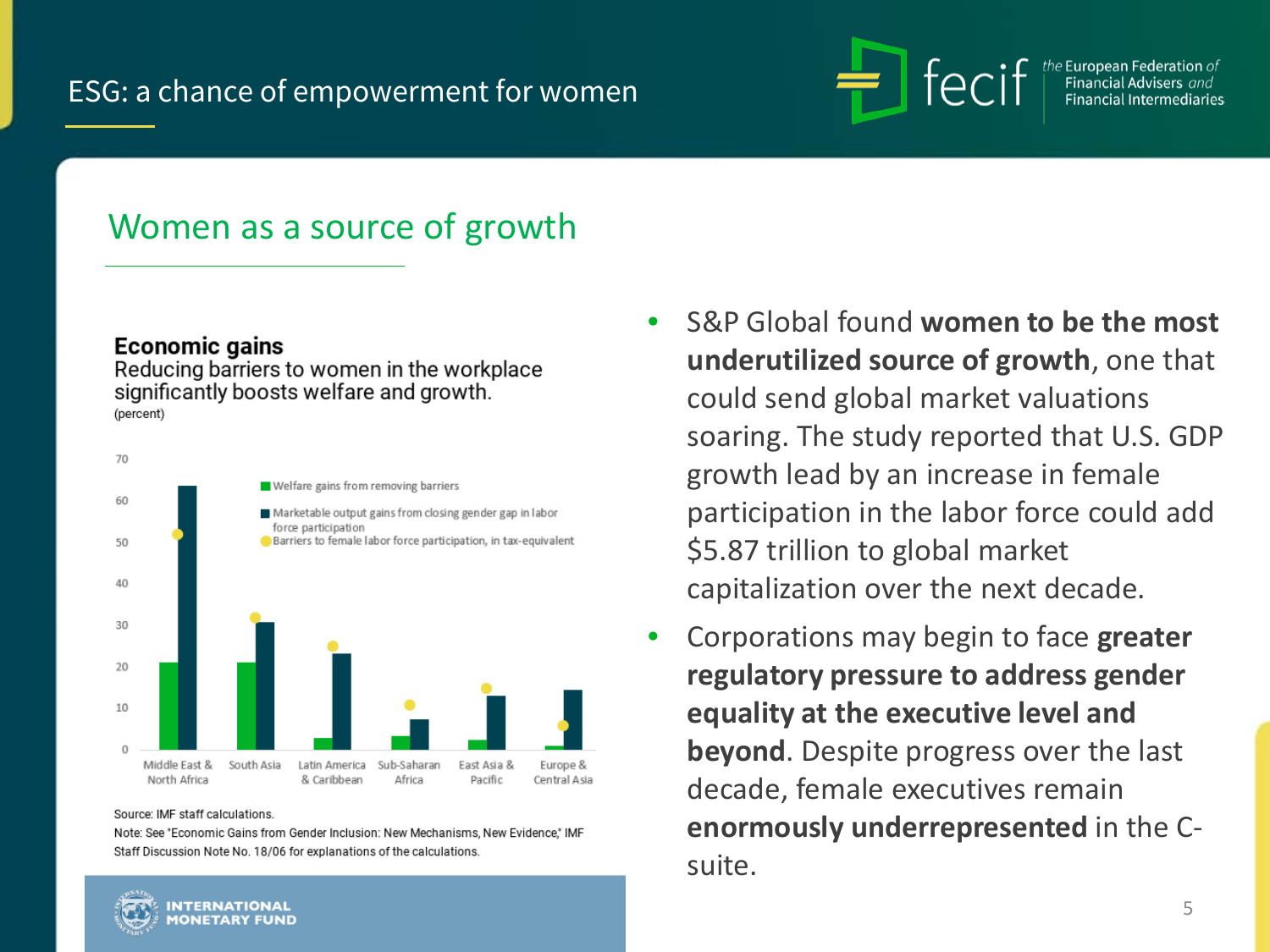

the European Federation of inancial Intermediaries

# Women wealth power

- The profile of retail investors interested in sustainable investing is also shifting, with women leading the charge. According to a study by BMO Wealth Institute, women control \$14 trillion in personal wealth in the U.S. Nearly half of American women are the primary breadwinners in their household, a nearly four-fold increase since 1960.
- In fact, by 2030, women are projected to control twothirds of all the wealth in the U.S. and are positioned to become the largest beneficiaries of the \$30 trillion intergenerational wealth transfer over the next 25 years. In turn, women will begin to shape how wealth is generated, valued and passed on to the next generation.

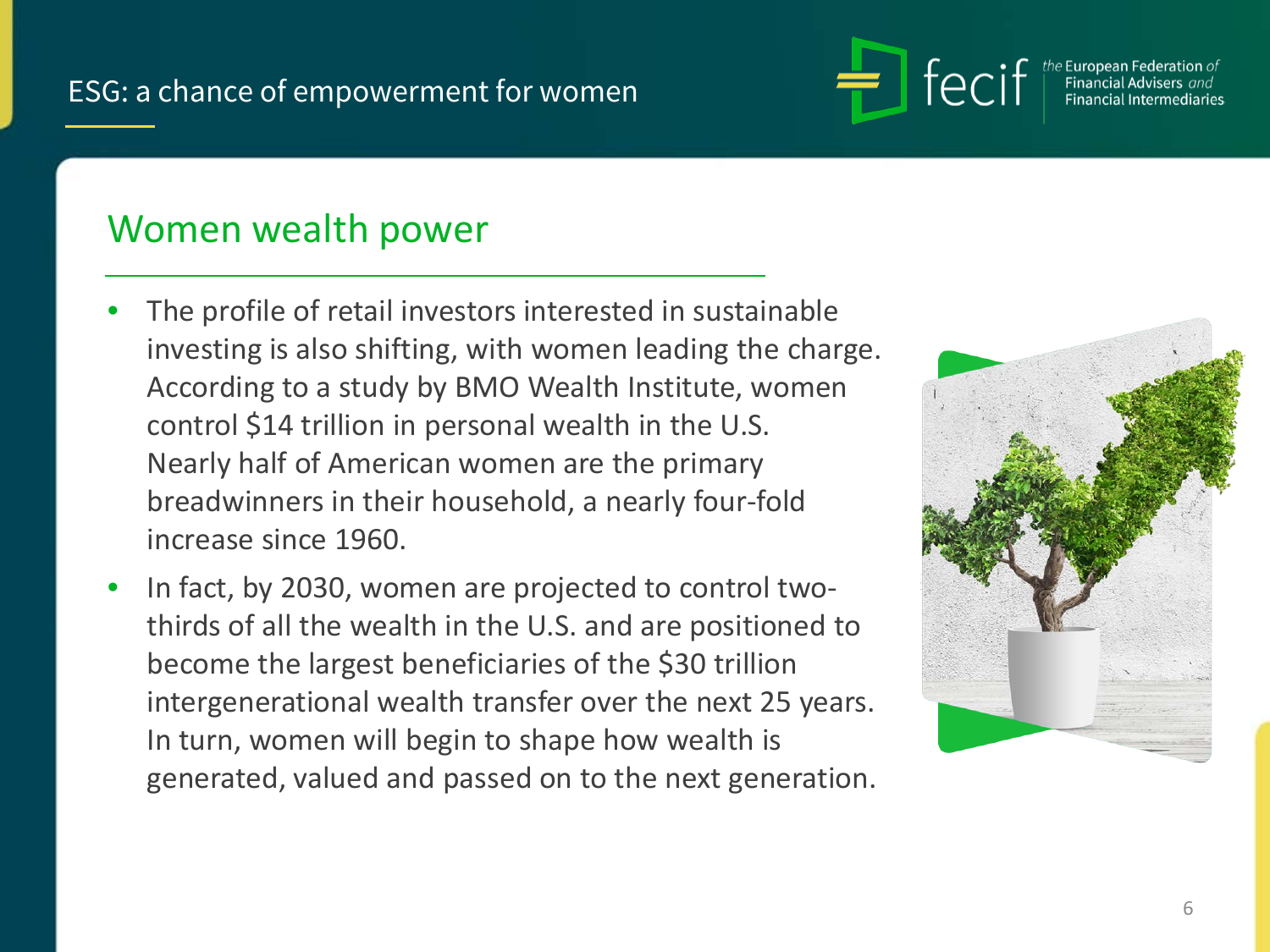

e European Federation *of* 

# How women wealth will impact sustainability

- Women are known to make financial decisions based on what's best for their children and their family at large. They historically align their investments with what they feel will benefit their community, neighbors and the planet. Not surprisingly, studies show **women value the principles behind ESG investing**
- A recent RBC Wealth Management survey found **female clients are more likely to prioritize ESG** when considering what companies or funds to invest in, while male clients typically prioritize financial performance.

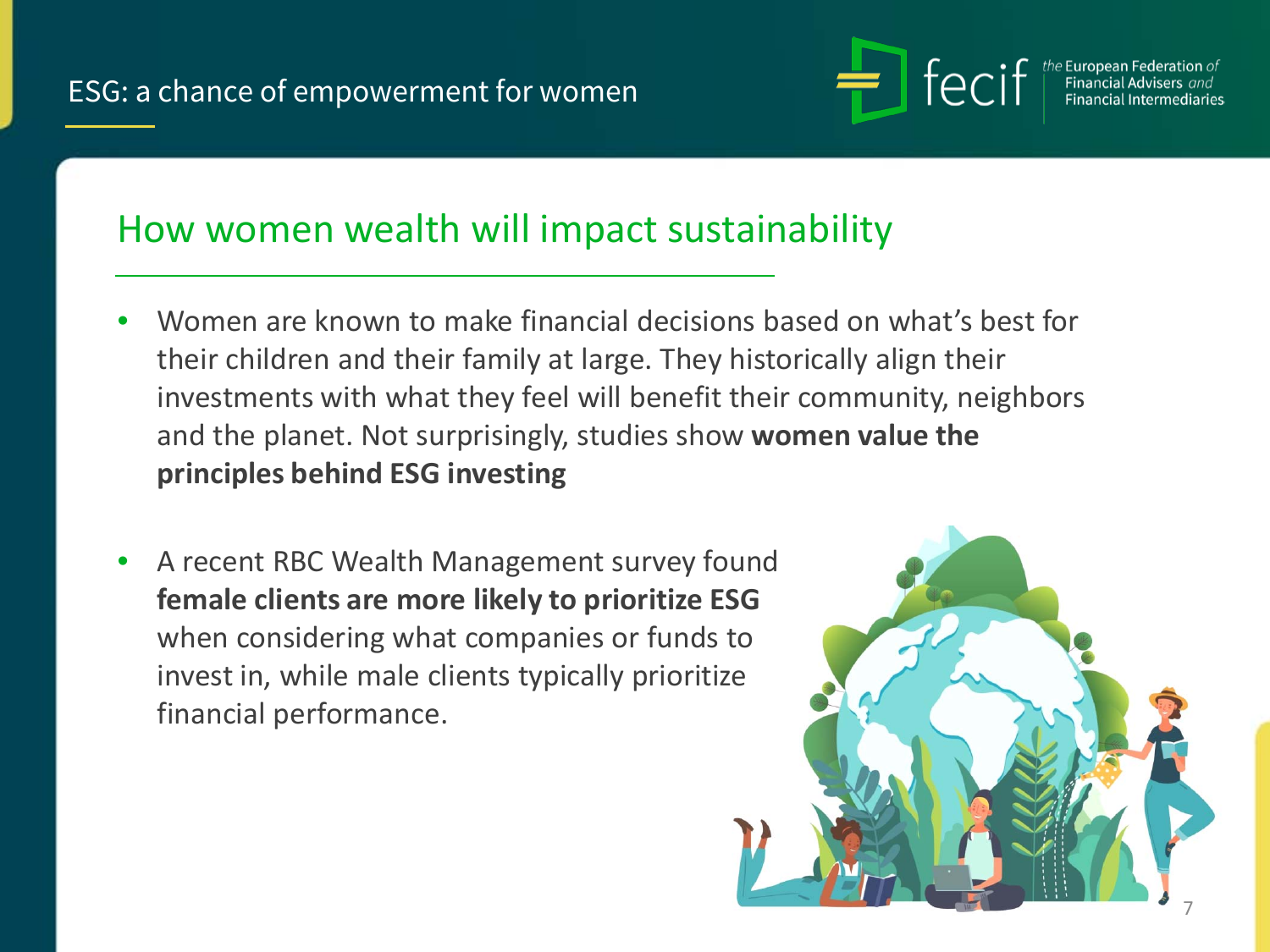

the European Federation  $of$ inancial Intermediaries

# ESG is a profitable investment

- Environmental, social and governance (ESG) themed investments have become one of the best performing investment categories in recent years, paving the way for continued growth of this strategy.
- The financial giant's Institute for Sustainable Investing crunched the numbers and found that total returns for U.S. sustainable and ESG equity funds outpaced traditional funds by 4.3 percent in 2020.
- ESG bonds also held their own, providing returns 0.9 percent higher than the traditional bond funds available on the market last year.
- Using ESG criteria the research process should lead to companies that have good policies on environmental and social aspects and a strong management that follows bestpractice guidelines and has no conflicts of interest.

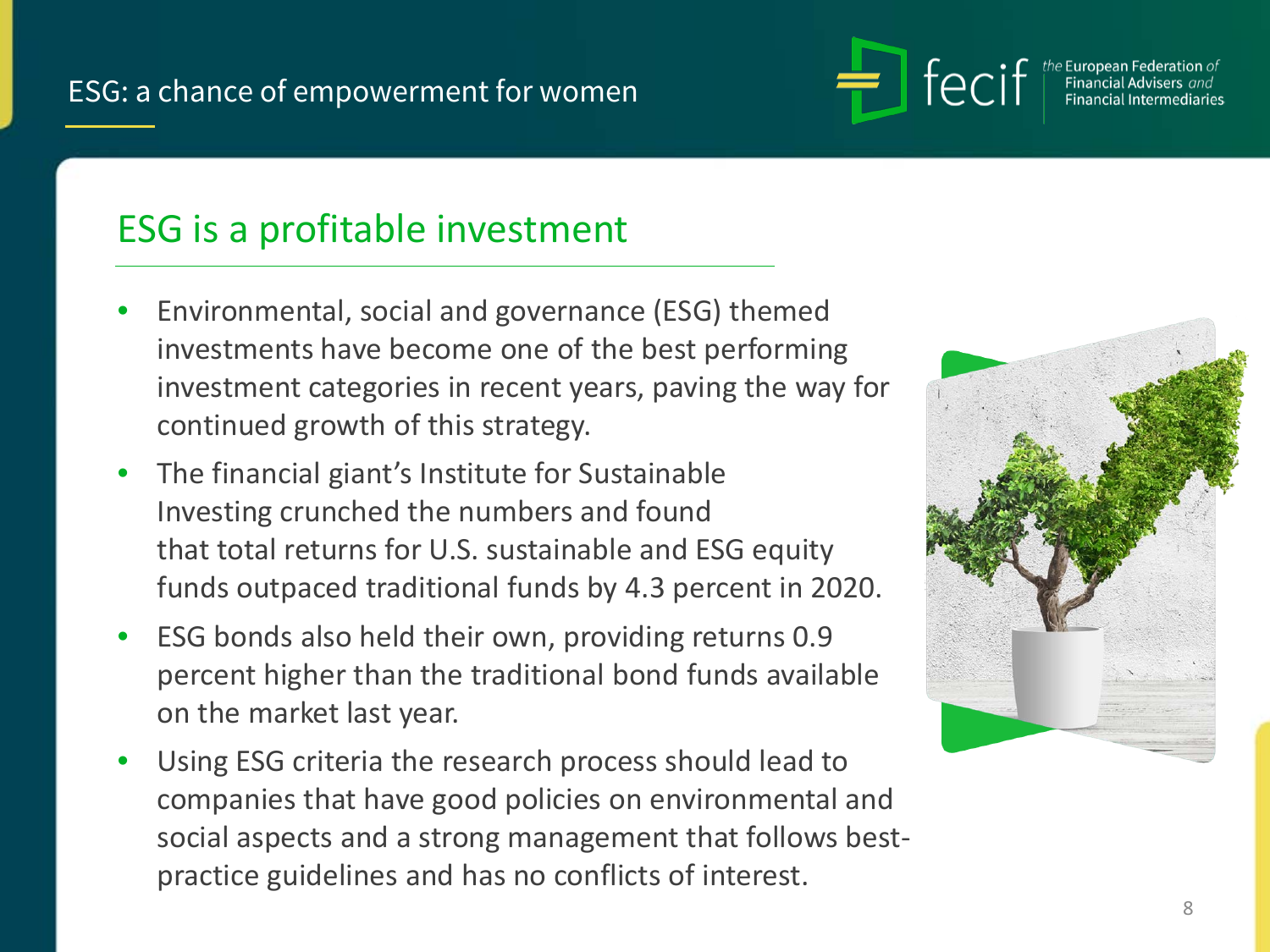### ESG: a chance of empowerment for women



e European Federation of

### **CONCLUSION**

• Women now control 32% of the world's wealth and are adding \$5 trillion to wealth globally every year. McKinsey reported that working towards advancing gender equality could add \$13 trillion to global GDP in the next 10 years.



**The whole world should take note: the time to recognize and include this powerful group of decision-makers is**

**NOW**